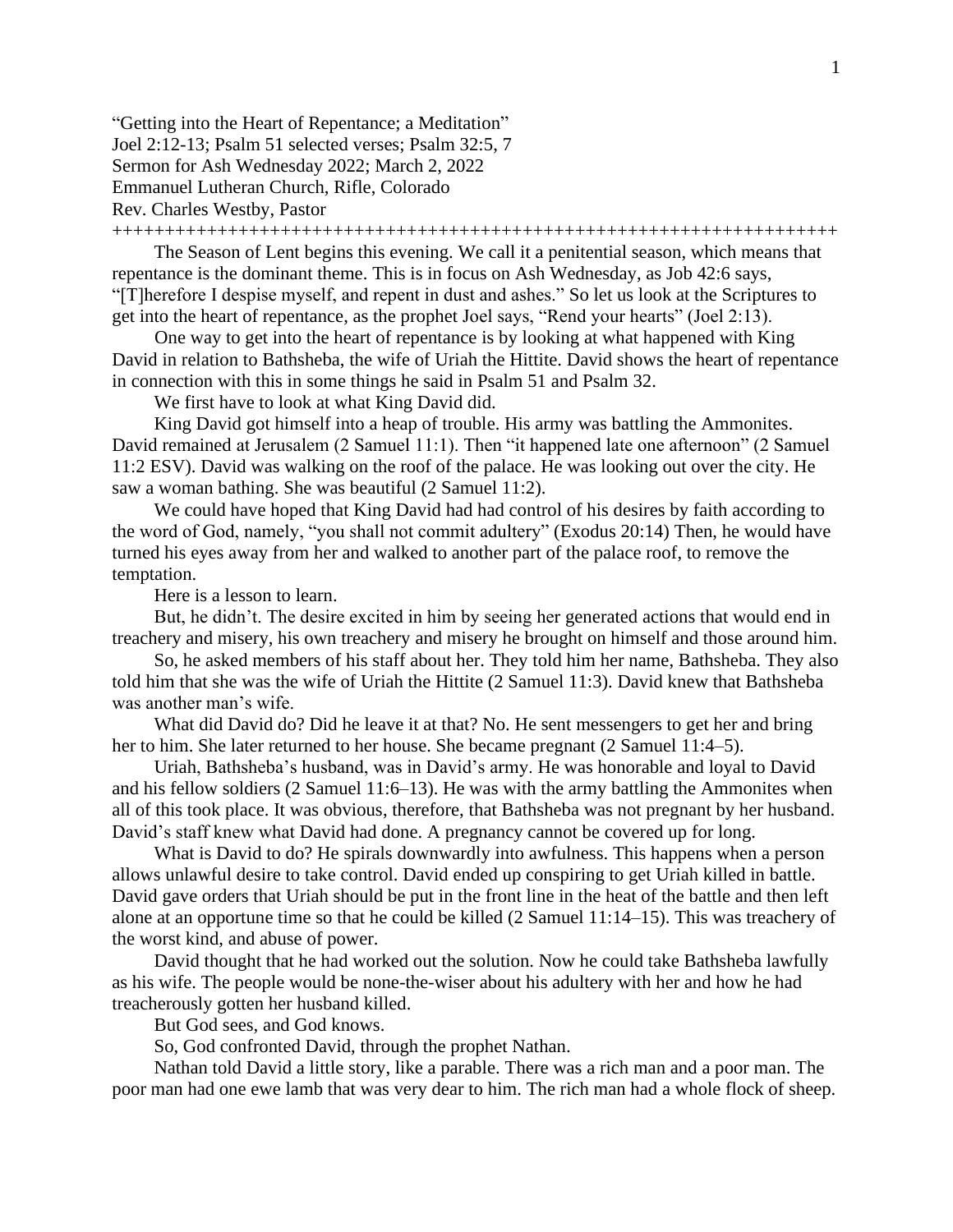A guest came to visit the rich man. The rich man wanted to throw a feast for his guest. The rich man took the poor man's lamb for the feast, rather than one from his own flock (2 Samuel 12:1– 4).

David was immediately furious at the injustice of this (2 Samuel 12:5–6). Nathan said, "You are the man." You are like the rich man. Then he told King David plainly what he had done with Bathsheba and her husband contrary to God's law (2 Samuel 12:7–9).

Here we get to the heart of repentance. David did what he did. God saw. Then God spoke to David through His word to show David what he had done. Here is the crucial point; it is a point at which heaven holds its breath (Luke 15:7): What will David do with God's word that was pointing out to him that he was in the wrong? Will David hear and agree with God's judgment? Or, will David harden himself, defend himself, and reject God's word? Will he be like Job, "I despise myself," or will he be defiant, "I have done nothing wrong," and then attack Nathan for daring to accuse him?

David said to Nathan, "I have sinned against the LORD" (2 Samuel 12:13 ESV). Heaven heaves a sigh of relief. David is in repentance. Nathan says to David, "The LORD . . . has put away your sin" (2 Samuel 12:13 ESV).

David spoke of it like this in Psalm 51: "I know my transgressions; my sin is ever before me" (Psalm 51:3 ESV). He speaks of the owning up to it, like this: "Against you, you only, have I sinned and done what is evil in your sight, so that you may be justified in your words and blameless in your judgment" (Psalm 51:4 ESV).

Didn't David sin against Uriah and Bathsheba, and also others whom he got involved in his conspiracy? He sure did. But the root of his sin is that he did not fear, love, and trust in God as he ought. He had to admit that he had sinned against God when he had sinned against human beings; these two things go together (Matthew 22:34–40).

This led David to the deepest insight. It is the echo in different words of Job's heartfelt cry: "I despise myself" (Job 42:6). David realizes: "I was brought forth in iniquity; in sin did my mother conceive me" (Psalm 51:5 ESV). In other words, he realized that his corruption in sin went back to the very beginning of his life and corrupted his whole being. He was horrified at what he did and realized that this came out of a deep corruption of his being. He had to condemn himself for what he had done. This may be the most difficult part of repentance. He had to speak against himself and hold himself in contempt in light of God's word.

So, he acknowledged what God wants: "Behold, you delight in truth in the inward being, and you teach me wisdom in the secret heart" (Psalm 51:6 ESV). But because he was conceived in iniquity, he failed to have truth in the inward being. This was the root of the problem. His actions exposed a deeper problem of heart and mind that is corrupted in its will, desires, and thinking. This corruption led to the awful and wicked things he did. He sees this reality and is honest with it in a repentant or penitent heart. He realized these things as a believer.

But this is just one side of repentance, as worked by God through His word and Spirit. There is another side that is equally important, which is this: "Hide your face from my sins; blot out all my iniquities" (Psalm 51:9 ESV). Repentance worked by God's Spirit desires forgiveness and God's fellowship: "I acknowledged my sin to you, and I did not cover my iniquity; I said, 'I will confess my transgressions to the LORD,' and You forgave the iniquity of my sin" (Psalm 32:5 ESV). David also says it like this about God who convicted him of sin; yes, about God who convicted him: "You are a hiding place for me; you preserve me from trouble; you surround me with shouts of deliverance" (Psalm 32:7 ESV). So, the heart of repentance involves this godly desire and prays: "Create in me a clean heart, O God, and renew a right spirit within me; cast me